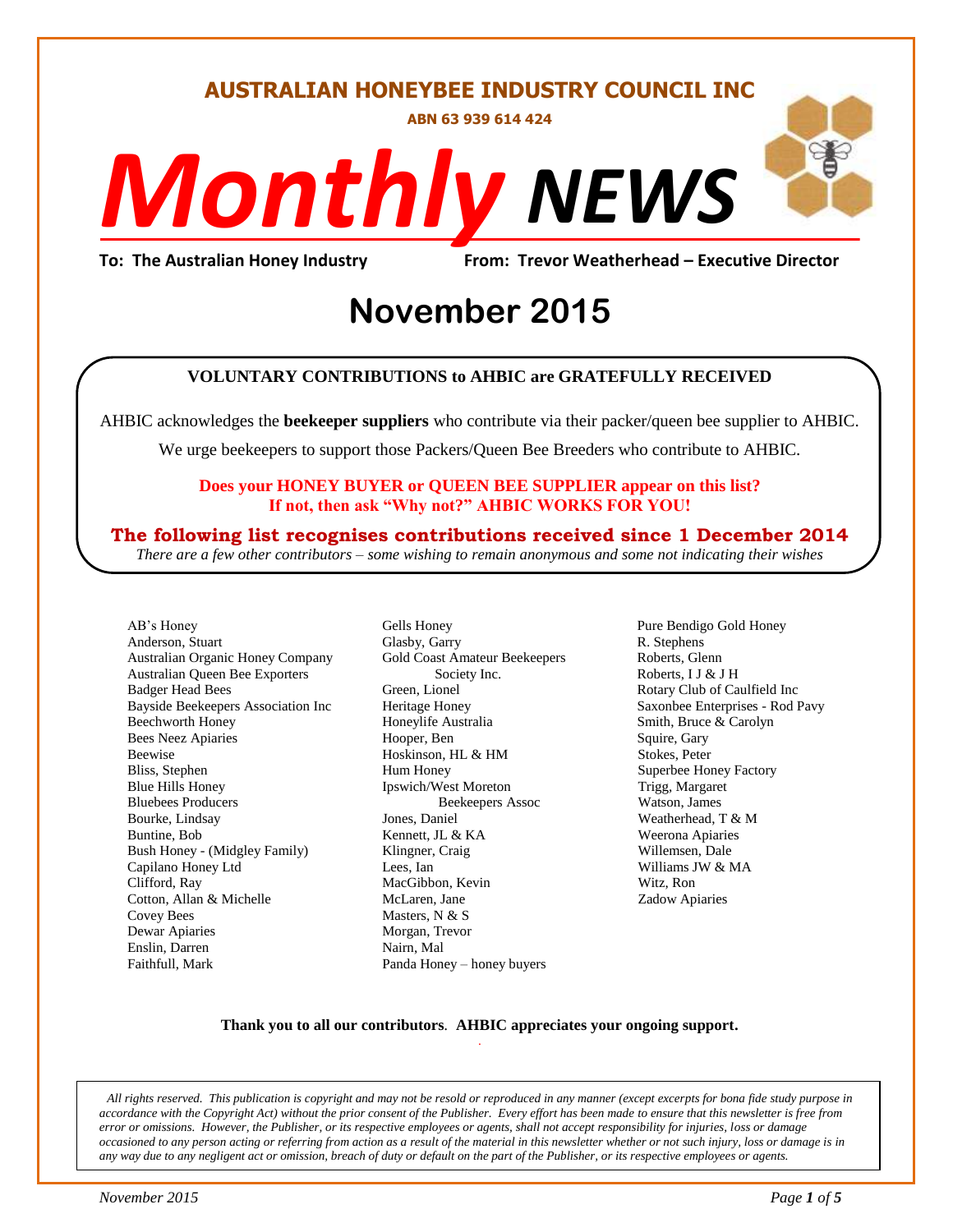#### **HONEY LEVY**

With the new honey levy coming into place on 1 July, 2015, it is time for some to re-evaluate whether they now should be paying the levy. The threshold was lifted from 600 kgs to 1,500 kgs. If you had previously been submitting levy returns but now you do not qualify, please contact the Levies Unit to have your name taken off the list. This way we are not charged for collection costs.

On the other hand, if you do sell more than 1,500 kgs a year to other than listed honey dealers, then it is a requirement that you submit a return.

Pleases remember that this is a statutory levy that is divided between the biosecurity levy, PHA levy, research and the NRS monitoring. None of this levy goes to AHBIC to help run AHBIC. AHBIC is funded by voluntary levies and I would encourage you to become a voluntary contributor if you are not already one.

To those who do make voluntary contributions a big thank you.

#### **AGM**

Annual conferences for 2016 as I have them are:-

| Queensland Beekeepers Association            | 13 & 14 July, Townsville      |
|----------------------------------------------|-------------------------------|
| New South Wales Apiarists Association        | 12 $&$ 13 May, Albury         |
| Tasmanian Beekeepers Association             | $27 - 28$ May, St. Helens     |
| WA Farmers Federation - Beekeeping Section   | 6 May                         |
| South Australian Apiarists Association       | 16 – 17 June, Kangaroo Island |
| Victorian Apiarists Association              | $8 - 9$ June, Wangaratta      |
| Honey Packers and Marketers Association      | <b>TBA</b>                    |
| National Council of Pollination Associations | <b>TBA</b>                    |
| Australian Queen Bee Breeders Association    | <b>TBA</b>                    |
| Australian Honey Bee Industry Council        | 15 July, Townsville           |

#### **AHBIC AGM**

As listed above, the AHBIC AGM will be held in Townsville on Friday 15 July, 2016 following the QBA conference on the preceding Wednesday and Thursday. Details on accommodation etc. will be in future newsletters when the information comes to hand.

#### **BAITS FOR EUROPEAN WASPS**

New Zealand researchers have developed a bait for European wasps that does not attract bees. See <http://www.abc.net.au/news/2015-11-17/european-wasp-bait-effective-keeps-bees-safe/6946482>

They are looking to make these available in Australia.

#### **CATEGORISATION**

At this stage there is still some more data being collated before the Categorisation Committee convenes again.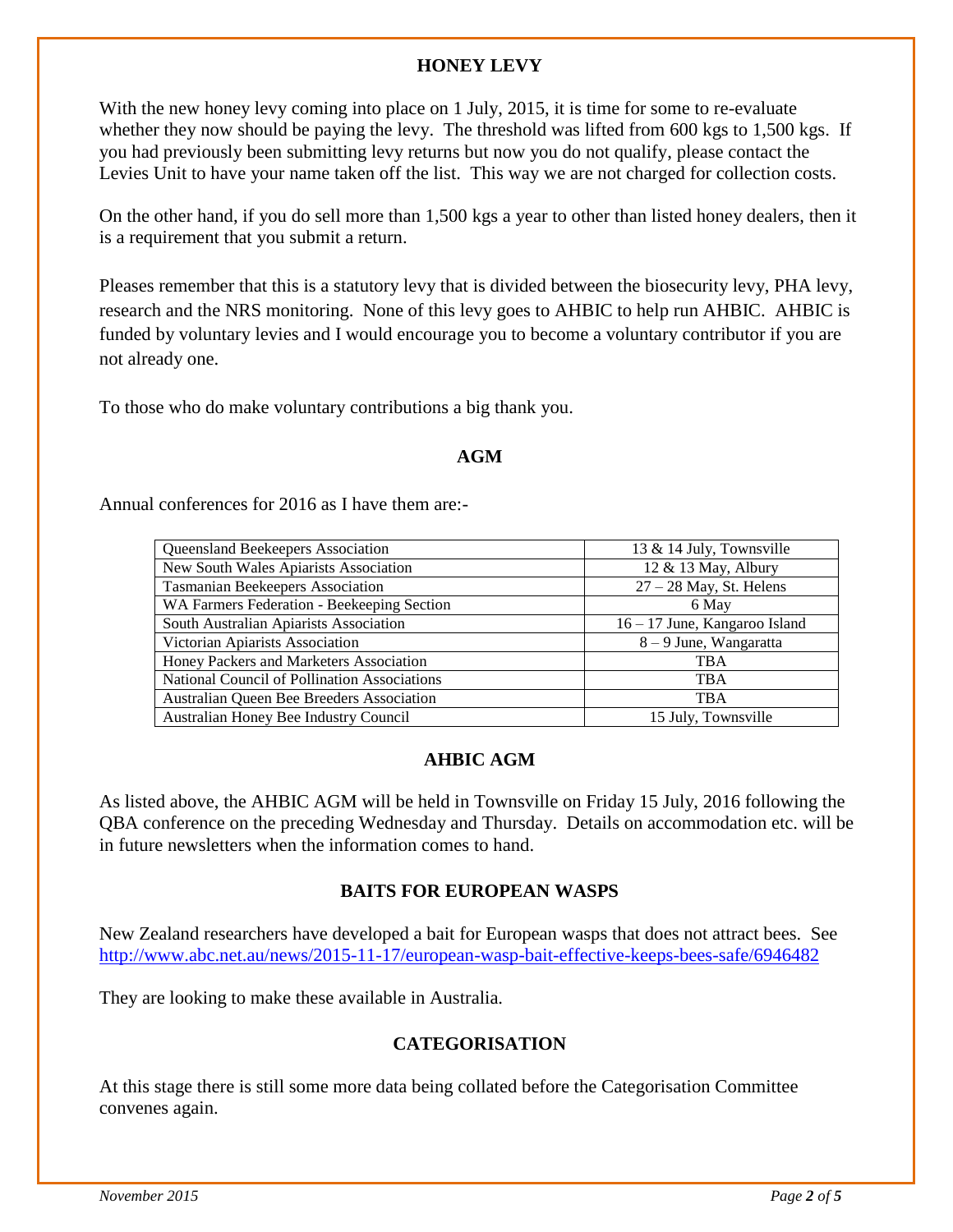#### **NEW CHEMICAL REGISTRATIONS**

**Application no.:** 100957 **Applicant ACN:**<br>Summary of use

**Date of registration/approval:** 28 October 2015<br> **Product registration no.:** 80493 **Product registration no.:** 80493<br>
Label approval no.: 80493/100957 Label approval no.:

**Application no.:** 103150 **Active constituent/s: Applicant ACN:**<br>Summary of use

**Date of registration/approval:** 29 October 2015<br> **Product registration no :** 21455 **Product registration no.:** 81455 Label approval no.:

**Application no.:** 103034<br>**Product name:** 2021 Deltafor **Applicant ACN:**<br>Summary of use

**Date of registration/approval:** 3 November 2015<br>Product registration no.: 81399 **Product registration no.:** 81399<br>
Label approval no.: 81399/103034 **Label approval no.:** 

**Application no.:** 202770<br>**Product name:** 2027 EUREK **Applicant ACN:** 

**Date of registration/approval: Product registration no.:** 81299<br> **Label approval no.:** 81299/102770 **Label approval no.:** 

**Product name:** Eurochem Carbaryl 800 WP Insecticide **Active constituent/s:** <br>**Applicant name: Applicant name: Applicant name: Applicant name: Applicant name: Applicant name: Applicant name: Applicant name: Applicant name: Applicant name: Applicant name: TGAC Australia Pty. Ltd**<br>134 570 700 For use in the control of certain insects in fruit, nuts, vegetables, crops and pastures

**Product name: Product name: Product name: Eureka!** Imidacloprid 600 Insecticide<br> **Active constituent/s:** 600 g/L imidacloprid **Applicant name:** Eureka! Agresearch Pty Ltd For the control of various insect pests in a range of crops and the protection of the spread of barley yellow dwarf virus in cereal crops<br>29 October 2015

**Product name:** Deltaforce 10 Residual Insecticide 10 g/L deltamethrin **Applicant name:** <br> **Applicant ACN:** <br> **Premier Shukuroglou AU Pty Ltd**<br> **Premier Shukuroglou AU Pty Ltd** For the control of a range of insect pests in various situations<br>3 November 2015

**Product name: EUREKA! Lambda 250 CS Insecticide**<br> **Active constituent/s:** entitled and the constituent of the constituent of the constituent of the constituent of the constant of the constituent of the constituent of th **Active constituent/s:** <br> **Applicant name:** <br> **Applicant name:** <br> **Applicant name:** <br> **Applicant name:** <br> **Applicant name:** <br> **Applicant name:** <br> **Applicant name:** <br> **Applicant name:** <br> **Applicant name:** <br> **Applicant name:** Eureka! Agresearch Pty Ltd<br>086 194 738 **Summary of use For the control of certain pests in cotton, barley, For the control of certain pests in cotton, barley,** wheat and various field crops<br>4 November 2015

#### **PLANT HEALTH AUSTRALIA**

Ian Zadow and Trevor Weatherhead attended the meetings of Plant Health Australia (PHA) on 24 and 25 November, 2015.

At the AGM there were three new Directors appointed. They are Dr Joanne Daly, Robert Prince and Steve McCutcheon. Malcolm Finlayson was re-appointed. All four are there for a four (4) year term.

Retiring director and PHA Chairman, Dr. Tony Gregson, was thanked for his services to PHA as director for 15 years and eight (8) years as Chair.

At the first PHA Board meeting following the AGM, Mr Darral Ashton was appointed as the Chairman for the next two years, and Dr Bruce Kefford was appointed as Deputy Chairman.

Other outgoing directors were Selwyn Snell and Eoin Wallis.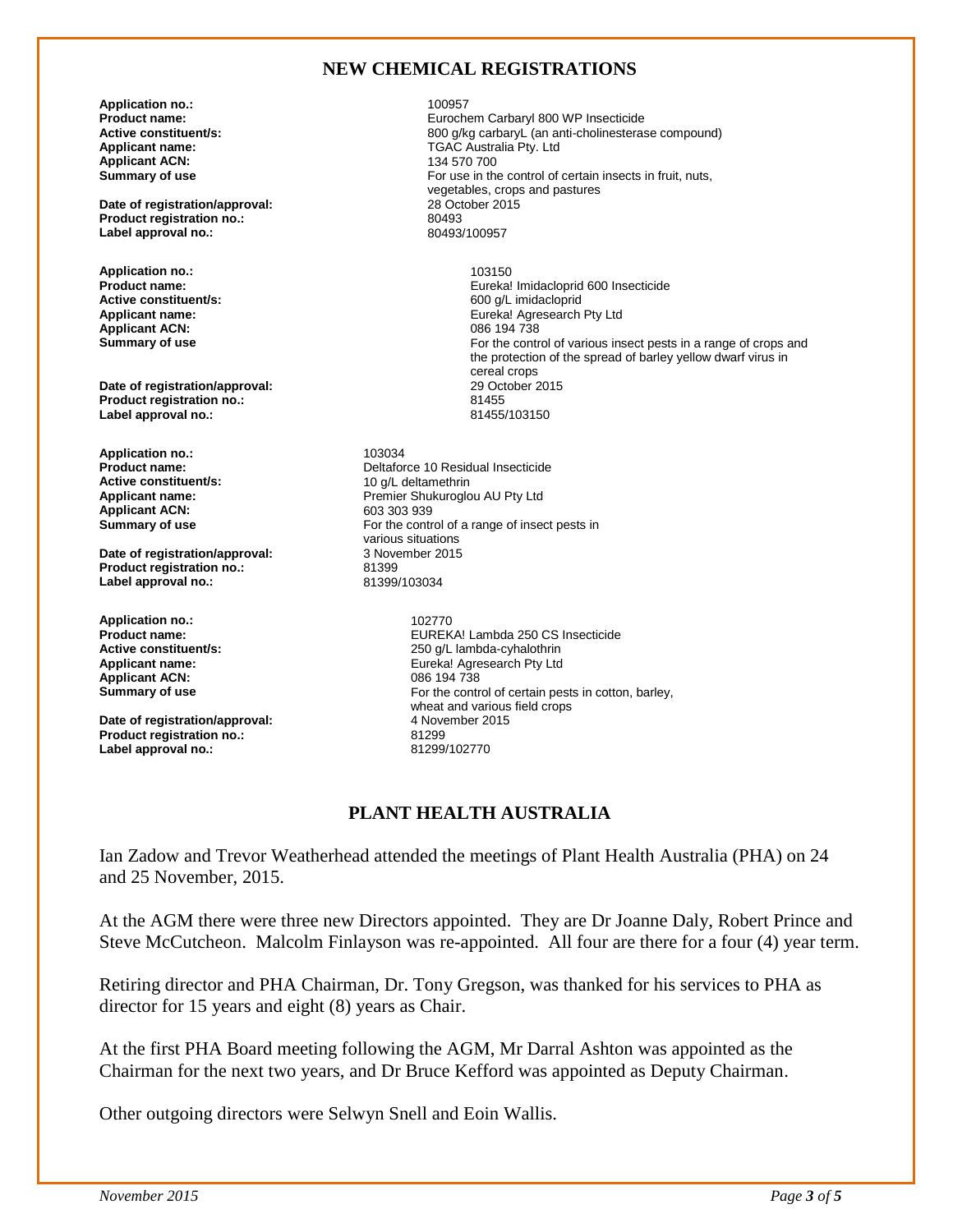

Jeddah, Kingdom of Soudi Arabia (24" - 26" April 2016)

10<sup>th</sup> November, 2015

ain.

Invitation

It gives me immense pleasure to inform you that the Chair of Engineer Abdullah Baqshan for Bee Research at King Saud University is hosting the 13th Asian Apicultural Association (AAA) Conference that will be held from 24<sup>th</sup> - 26<sup>th</sup> April, 2016 at Hilton Hotel in Jeddah, Kingdom of Saudi Arabia.

The AAA Conference aims to provide a comprehensive global forum for the people who are involved in beekeeping to share their experiences and exchange views on various aspects, including the latest developments in beekeeping technologies. The theme of the conference is "Natural Resources Conservation for Sustainable Beekeeping".

Major thematic areas of the conference, include but not limited to the following topics:

- Bee biology and conservation
- Bee diseases and pests
- · Bee products and apitherapy
- Bee flora, pollination and ecology
- Beekeeping economy
- Modern beekeeping management and rural development

On behalf of the organizing committee, it is my great honor to cordially invite you to participate in the 13<sup>th</sup> Asian Apicultural Association Conference by 31<sup>th</sup> December, 2015. For further information about the conference. please visit our website at http://www.13thaaaconference.com

We look forward to seeing you in Jeddah.

Yours truly,

Prof. Ahmad Alkhazim Al-Ghamdi President of the 13<sup>th</sup> AAA Conference Organizing Committee



w.13thaasconference.com at info@13tha

AVAILTY AUTOMOTIVE